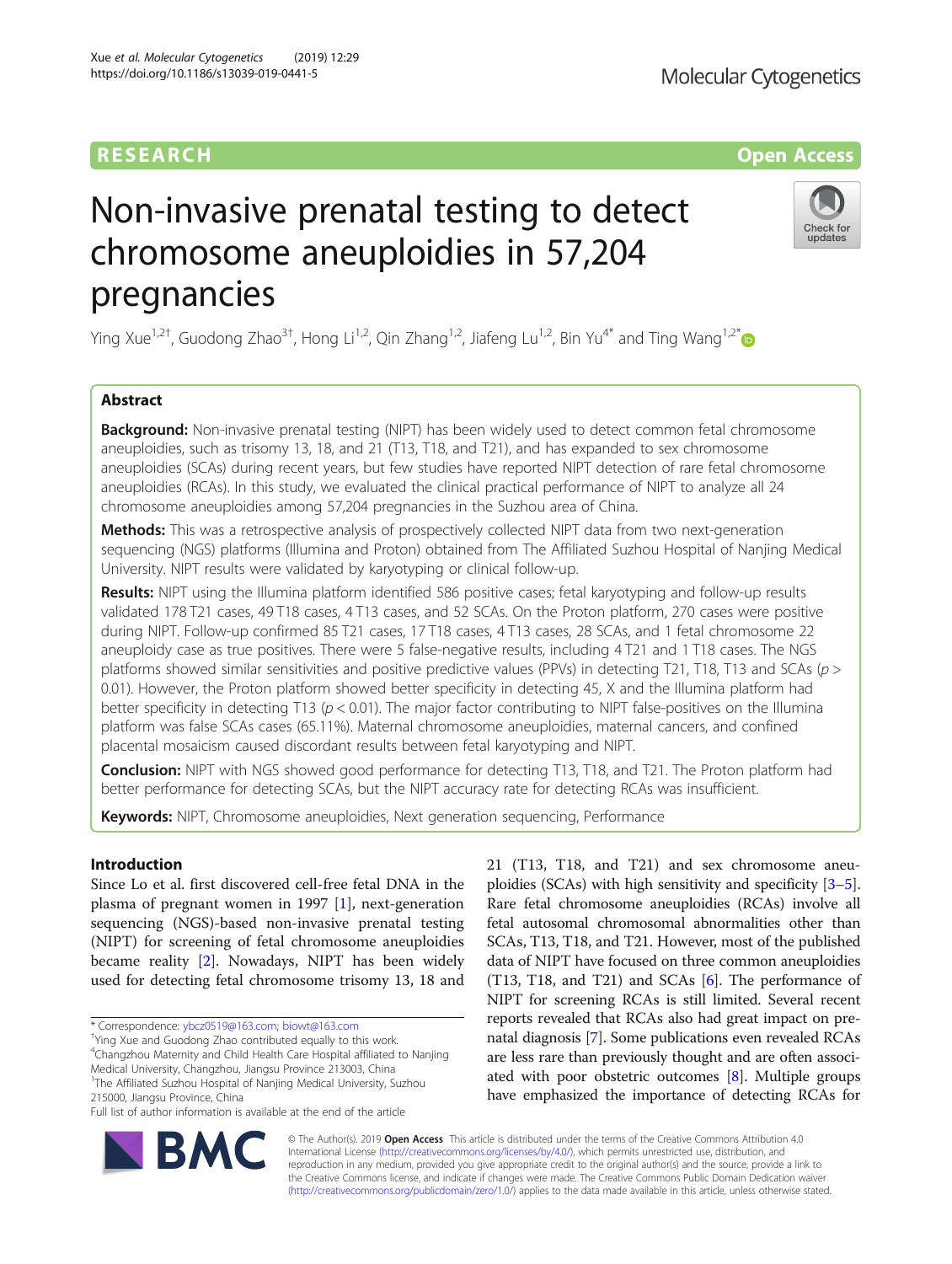<span id="page-1-0"></span>monitoring pregnancy health and minimizing the frequency of false-positive and false-negative NIPT results [[9,](#page-5-0) [10\]](#page-6-0).

With the development of NGS technologies, NIPT also has been applied in several sequencing platforms such as a semiconductor sequencing platform [\[11\]](#page-6-0) and the Illumina sequencing platform [[12\]](#page-6-0). With these advances, the U.S. Food & Drug Administration and Chinese Food & Drug Administration (CFDA) has approved NIPT to screen for common chromosomal aneuploidies. However, few studies have evaluated NIPT on different NGS platforms.

Here, we evaluated the performance of NIPT for detecting fetal T13, T18, and T21 and SCAs on Proton and Illumina sequencing platforms in pregnant women in the Suzhou area of China and examined the feasibility of using NIPT to screen for RCAs.

#### Results

Among 57,238 pregnancies who were undergo NIPT, 57, 204 pregnancies completed NIPT: 37,394 using the Illumina platform and 19,810 on the Proton platform, and 34 subjects were excluded due to low fetal fraction (Fig. 1). The median gestational ages at the time of blood collection were 18.0 and 17.0 weeks for the Illumina and Proton platform, respectively. The median maternal ages for pregnancies on both NGS platforms were 30.0 years. Among the pregnant women detected on Illumina platform, 22.1% were advanced age pregnancies, 0.6% were twin pregnancies and 1.2% were IVF-ET pregnancies. While for pregnant women detected on Proton platform, 25.3% were advanced age pregnancies, 1.1% were twin pregnancies and 2.2% were IVF-ET pregnancies (Table [1](#page-2-0)).

After NIPT, 586 (1.57%) pregnancies had positive results on the Illumina platform, including 18 for T13, 71 for T18, 217 for T21, 234 for SCAs, and 46 for RCAs. Among these, 448 (76.5%) cases underwent further prenatal diagnosis via amniocentesis; 218 fetal aneuploidies were confirmed, including 4 cases of T13, 49 cases of T18, 177 cases of T21, and 51 SCAs. For the 138 NIPTpositive cases that were not confirmed by fetal karyotyping, 114 cases refused confirmatory diagnosis, 23 cases ended with pregnancy loss, and 1 case was loss to follow-up. Among the 114 cases who decline invasive diagnostic testing, 68 cases had normal live births, three cases ended with pregnancy loss, 1 case had T21, 1 had an SCA, and 41 cases were loss to follow-up (Fig. 1).

On the Proton platform, 270 (1.36%) pregnancies had positive NIPT results, including 23 for T13, 30 for T18, 110 for T21, 61 for SCAs, and 46 for RCAs. Among

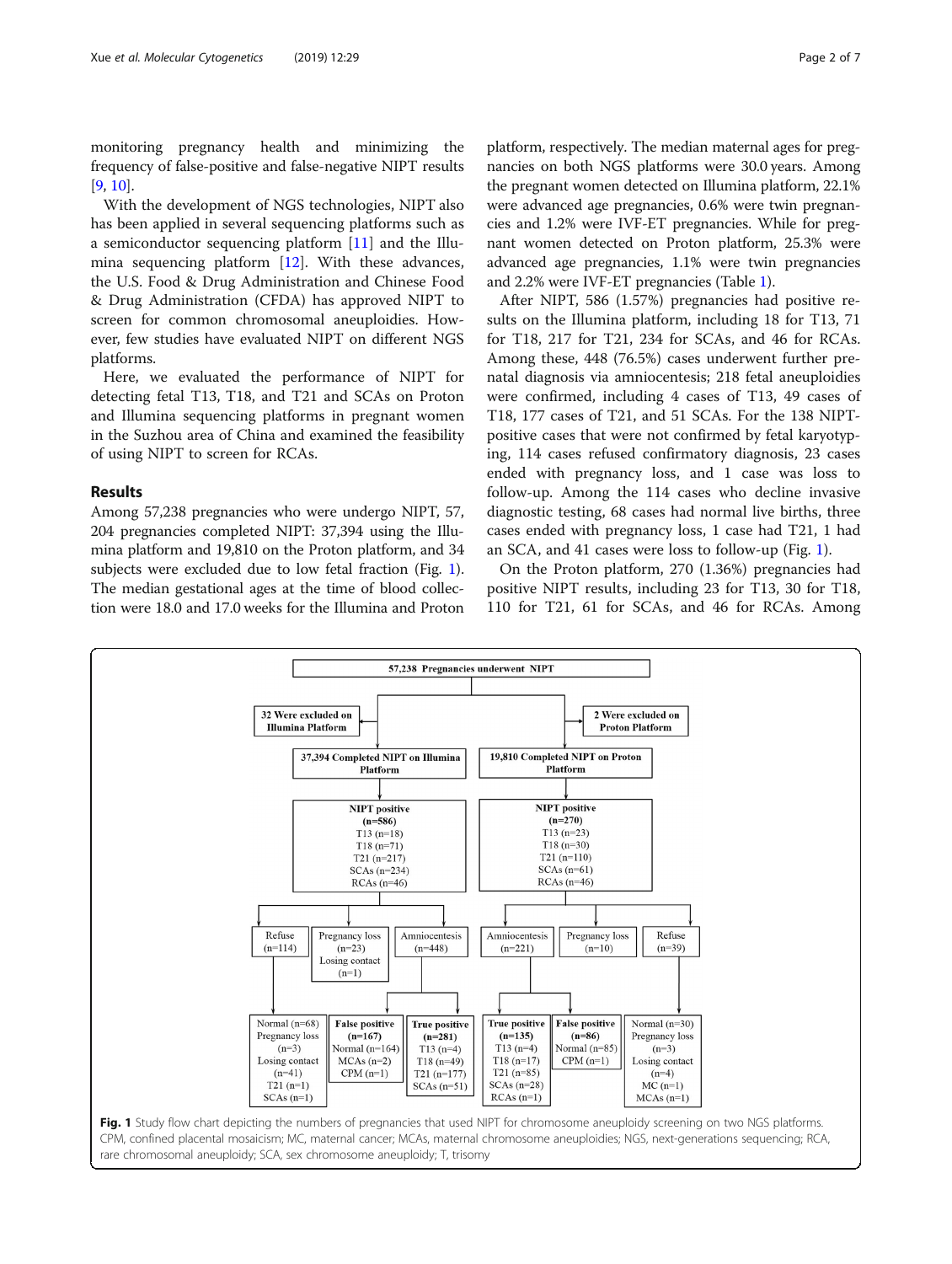<span id="page-2-0"></span>

| <b>Table 1</b> Distributions of maternal age and gestational age of |  |
|---------------------------------------------------------------------|--|
| pregnant women who underwent NIPT on two NGS platforms              |  |

|                           | Illumina       | Proton         |  |
|---------------------------|----------------|----------------|--|
| MA (years)                |                |                |  |
| Median                    | 30.0           | 30.0           |  |
| $Mean + SD$               | $30.1 \pm 5.0$ | $30.4 \pm 5.0$ |  |
| Min-Max                   | $16 - 50$      | $15 - 49$      |  |
| AA $(235)$                | 8265 (22.1%)   | 5021 (25.3%)   |  |
| AA with positive NIPT     | 158 (1.9%)     | 88 (1.8%)      |  |
| GA (weeks)                |                |                |  |
| Median                    | 18.0           | 17.0           |  |
| $Mean + SD$               | $17.7 + 2.0$   | $17.6 + 2.1$   |  |
| Min-Max                   | $11 - 30$      | $11 - 30$      |  |
| Twin pregnancies          | 207 (0.6%)     | 218 (1.1%)     |  |
| <b>IVF-ET</b> pregnancies | 457 (1.2%)     | 429 (2.2%)     |  |

AA Advanced age, GA gestational age, MA maternal age, NGS next-generation sequencing

these, 221 (81.9%) subjects consented to amniocentesis; 135 cases were confirmed true positive including 4 cases of T13, 17 cases of T18, 85 cases of T21, 28 SCAs, and 1 RCA. Of the 49 subjects with positive NIPT results that were not confirmed by fetal karyotyping, 39 declined further testing and 10 cases ended with pregnancy loss. Among the 39 cases who refused invasive diagnostic testing, 30 had normal live births, 3 cases ended with pregnancy loss, 4 were lost to follow-up, and 2 had normal live

Table 2 NIPT results for RCAs on two NGS platforms

births but their mother had chromosomal abnormality or cancer (Fig. [1\)](#page-1-0).

Among the 52 true-positive SCA results on the Illumina platform, 19 were 45, X, 10 cases were 47, XXX, 17 were 47, XXY, and the remaining 6 cases were 47, XYY. For the 28 cases with true-positive SCA results on the Proton platform, 4 cases were 45, X, 8 were 47, XXX, 12 were 47, XXY, and the remaining 4 were 47, XYY. With regard to the 92 cases with positive NIPT results for RCAs (46 each for the Illumina and Proton platforms), 43 cases (18 Illumina, 25 Proton) underwent prenatal diagnosis with amniocentesis, and only 1 case was confirmed as RCA (fetal chromosome 22 aneuploidy from Proton platform, Table 2).

The sensitivities, specificities, and positive predictive values (PPVs) of NIPT using two NGS platforms for screening common chromosome aneuploidies and SCAs are shown in Table [3.](#page-3-0) Comparing performance between the two NGS platforms, there were no significant differences of sensitivity or PPV in detecting T21, T18, and T13, and there was no difference in specificity for detecting T21 or T18 ( $p > 0.01$ ). However, the specificity of the Illumina platform in detecting T13 was significantly higher than that of Proton platform ( $p < 0.01$ ).

For SCA analysis, the sensitivities of NIPT for screening each SCA type on both NGS platforms were 100.00%. And the Proton platform had similar PPV in detecting SCAs compared with the Illumina platform  $(p > 0.01,$  Table [3](#page-3-0)). Regarding specificity analysis, the Proton platform showed significantly lower false positive

| <b>RCAs</b>    | Illumina       |                |                |          | Proton         |                |         |         | Total          |                |                     |         |
|----------------|----------------|----------------|----------------|----------|----------------|----------------|---------|---------|----------------|----------------|---------------------|---------|
|                | <b>NIP</b>     | AM             | TP             | PPV (%)  | NIP            | AM             | TP      | PPV (%) | <b>NIP</b>     | AM             | TP                  | PPV (%) |
| 7              | 15             | 5              | $\mathbf 0$    | 0.00     | 10             | $\overline{4}$ | $\circ$ | 0.00    | 25             | 9              | $\circ$             | 0.00    |
| $\overline{2}$ | 6              | 1              | 0              | 0.00     | 5              | 3              | $\circ$ | 0.00    | 11             | $\overline{4}$ | $\circ$             | 0.00    |
| 16             | 4              | 2              |                | 0.00     | 3              | $\overline{2}$ | $\circ$ | 0.00    | 7              | $\overline{4}$ |                     | 0.00    |
| 3              | $\overline{2}$ |                | 0              | 0.00     | 6              | 4              | 0       | 0.00    | 8              | 5              | $\circ$             | 0.00    |
| 22             |                |                | $\overline{0}$ | 0.00     | 7              | 3              | 1       | 33.33   | 8              | $\overline{4}$ |                     | 25.00   |
| 8              | $\overline{2}$ |                |                |          | $\overline{4}$ | 3              | 0       | 0.00    | 6              | 3              | $\mathsf{O}\xspace$ | 0.00    |
| 5              |                | 1              | 0              | 0.00     | 3              | $\overline{2}$ | 0       | 0.00    | $\overline{4}$ | 3              | $\circ$             | 0.00    |
| 10             | 3              |                | 0              | 0.00     |                |                |         |         | $\overline{4}$ |                | $\circ$             | 0.00    |
| 14             | 3              | $\overline{2}$ | 0              | 0.00     |                |                | 0       | 0.00    | $\overline{4}$ | 3              | $\circ$             | 0.00    |
| 20             |                |                | 0              | $0.00\,$ | 3              | $\overline{2}$ | 0       | 0.00    | 4              | 3              | 0                   | 0.00    |
|                | $\overline{2}$ | 2              | 0              | 0.00     |                |                |         |         | 2              | $\overline{2}$ | $\circ$             | 0.00    |
| 9              |                |                |                |          |                |                |         |         | 2              |                |                     |         |
| 11             | $\overline{2}$ |                | 0              | 0.00     |                |                |         |         | 2              |                | $\circ$             | 0.00    |
| 15             | $\overline{2}$ |                |                |          |                |                |         |         | $\overline{2}$ |                |                     |         |
| 19             |                |                |                |          |                |                |         |         | $\overline{2}$ |                |                     |         |
| 4              |                |                |                |          |                |                | 0       |         |                |                |                     |         |

AM amniocentesis, NIP NIPT positive, PPV positive predictive value, RCA rare chromosome aneuploidy, TP true positive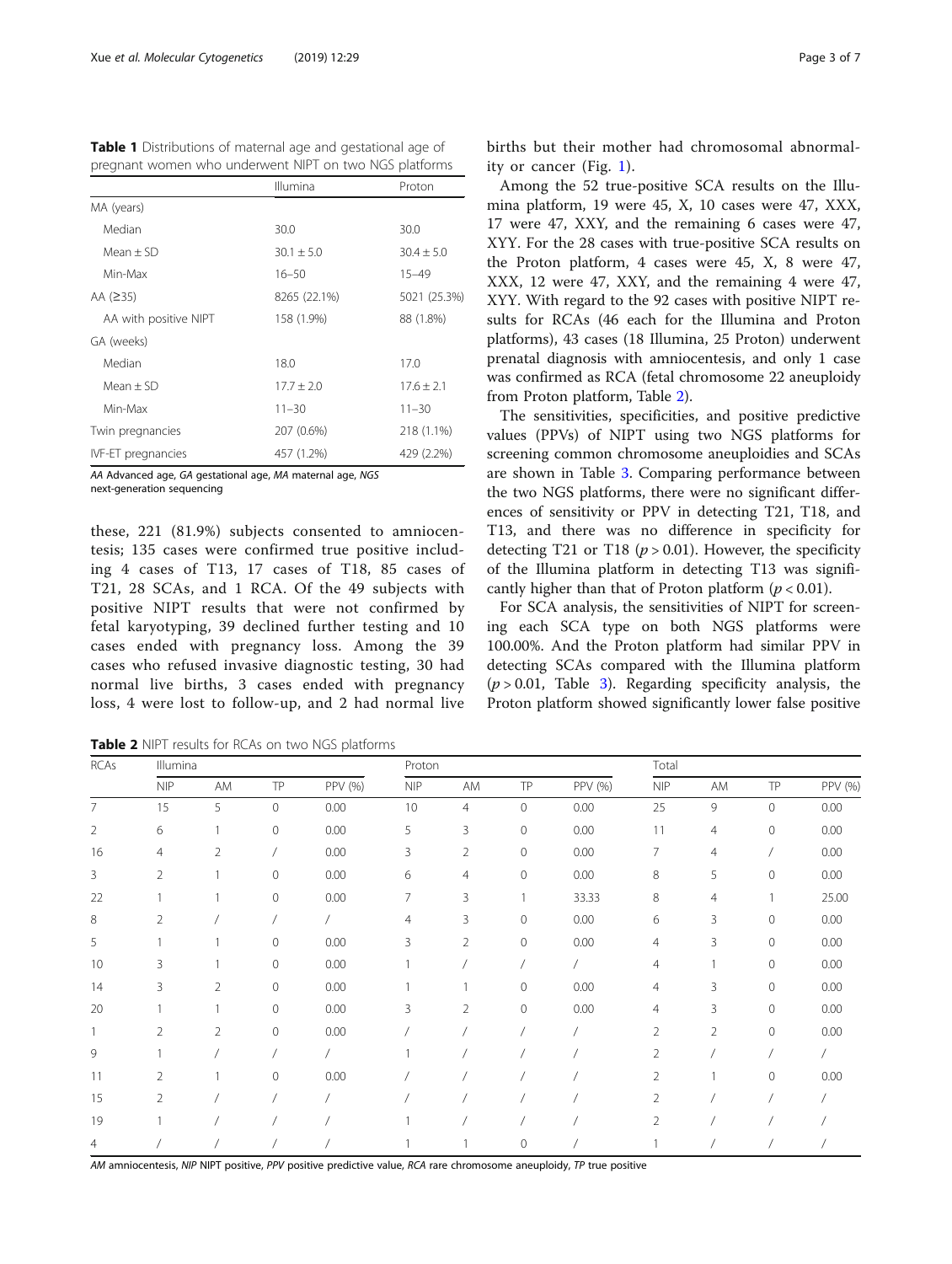<span id="page-3-0"></span>Table 3 NIPT results for common fetal chromosome aneuploidies and SCAs on two NGS platforms

| Chromosome<br>aneuploidies |         | Illumina |        |         | Proton |        |         | <i>p</i> -value (Illumina vs Proton) |         |       |
|----------------------------|---------|----------|--------|---------|--------|--------|---------|--------------------------------------|---------|-------|
|                            |         | ST(%)    | SP (%) | PPV (%) | ST (%) | SP (%) | PPV (%) | <b>ST</b>                            | SP      | PPV   |
| 21                         |         | 98.34    | 99.94  | 88.94   | 98.84  | 99.91  | 82.52   | 0.756                                | 0.169   | 0.119 |
| 18                         |         | 98.00    | 99.96  | 77.78   | 100.00 | 99.94  | 60.71   | 0.561                                | 0.326   | 0.092 |
| 13                         |         | 100.00   | 99.97  | 25.00   | 100.00 | 99.91  | 18.18   | 1.000                                | 0.004   | 0.611 |
| <b>SCAs</b>                | 45, X   | 100.00   | 99.79  | 19.39   | 100.00 | 99.95  | 28.57   | 1.000                                | < 0.001 | 0.426 |
|                            | 47, XXX | 100.00   | 99.98  | 55.56   | 100.00 | 99.99  | 80.00   | 000.1                                | 0.330   | 0.196 |
|                            | 47, XXY | 100.00   | 99.97  | 55.17   | 100.00 | 99.99  | 92.31   | 1.000                                | 0.031   | 0.018 |
|                            | 47, XYY | 100.00   | 100.00 | 85.71   | 100.00 | 99.99  | 66.67   | 1.000                                | 0.244   | 0.416 |

NGS next-generation sequencing, PPV positive predictive value, SCA sex chromosome aneuploidies, SP specificity, ST sensitivity

rate to detect 45, X. Since most NIPT-positive RCA cases were confirmed as false positives, the PPVs for most RCAs (except fetal chromosome 22 aneuploidy) were 0% (Table [2\)](#page-2-0).

The Illumina had 235 false-positive cases validated by fetal karyotyping and clinical follow-up, including 22 T21 cases, 16 T18 cases, 12 T13 cases, 153 SCAs, and 32 RCAs. Among the 118 false-positive cases identified with the Proton platform, 19 cases were T21, 12 were T18, 18 were T13, 28 were SCAs, and 39 cases were RCAs. Notably, the remaining six false-positives were due to maternal chromosome aneuploidies, confined placental mosaicism, or maternal malignancy (Table 4).

#### **Discussion**

NIPT has been widely used for detecting common fetal chromosome aneuploidies such as T13, T18, and T21 and has even expanded to SCA detection. NIPT findings about RCAs also affect prenatal diagnoses, but few studies have reported these results. We evaluated the performances of two NGS platforms for detecting all 24 chromosome aneuploidies among 57,204 pregnancies that underwent NIPT in our clinical center. In 2015, Zhang et al. reported the overall sensitivity of NIPT on Illumina platform was 99.17% for T21, 98.24% for T18, and 100% for T13, and the specificity was 99.95% for T21, 99.95% for T18, and 99.96% for T13 [[13\]](#page-6-0). Using the same approach, Zhou et al. showed the sensitivity and specificity of NIPT for detection of T21 and T18 and

Table 4 NIPT false-positive cases caused by maternal chromosome aneuploidies, maternal cancer, and confined placental mosaicism

| NGS platforms | NIPT results     | Validated results        |
|---------------|------------------|--------------------------|
| Illumina      | 45. X            | CPM (45, X/46, XY)       |
|               | 47, XXY          | Maternal SCAs            |
|               | Chr1 aneuploidy  | Maternal Chr1 aneuploidy |
| Proton        | Chr7 aneuploidy  | CPM (47, XX, +7/46, XX)  |
|               | Chr8 aneuploidy  | Maternal Chr8 aneuploidy |
|               | Chr22 aneuploidy | Maternal malignancy      |

T13 were 100 and 99.9% [\[14](#page-6-0)]. While Francesco et al. revealed that 100% sensitivity and specificity using Proton platform for detection of T21 and T18 and T13 in a small group subjects [\[15](#page-6-0)]. And a system review summarized that the pooled sensitivities using different NGS platforms for T21 and T18 are 99.8% (95% CI 98.1– 99.9%) and 97.7% (95% CI 95.8–98.7%) respectively, and the pooled sensitivity for T13 is 97.5% (95% CI 81.9– 99.7%). The pooled specificity for all three trisomies is 99.9% (95 99.8–99.9%) [\[16](#page-6-0)]. In the present study, both Illumina and Proton platforms revealed high sensitivities and specificities for detection of T 21 and T18 and T13 (Table 3), which is comparable to previous studies. As for the PPV for detection of common fetal chromosome aneuploidies, we found similar PPVs for T21 and T18 compared to other studies, but the PPV for T13 was relatively lower in our population [\[14,](#page-6-0) [17](#page-6-0)]. This might due to the significantly lower incidence of T13 compared to T21 and T18, hence the number of T13 cases in each study was relatively low and led to PPV variation.

With regard to SCAs, we found that the Proton platform had better performance than the Illumina platform, which may be due to two reasons. Firstly, the Illumina NextSeq CN500 is based on a sequencing-by-synthesis principle, while the Proton platform uses a semiconductor sequencing technique. A previous study reported that the Illumina platform provides more accurate results than Ion Torrent Personal Genome Machine [\[18](#page-6-0)]. Sequencing depth and coverage are two key considerations for NGS, and greater sequencing depth and cover-age always improve result accuracy [\[19](#page-6-0)]. In this study, the much longer reads and more uniquely mapped reads of the Proton platform narrow the gap between the two platforms, resulting in the similar sensitivities and PPVs in detecting T21, T18, T13 and SCAs, and even better specificity in detecting 45, X. Secondly, the number of SCAs in this study was insufficient, and the sample size of Illumina platform was almost double that for the Proton platform. Despite this, the results of the two platforms for SCA detection were consistent with reports in the literature [[4,](#page-5-0) [20\]](#page-6-0).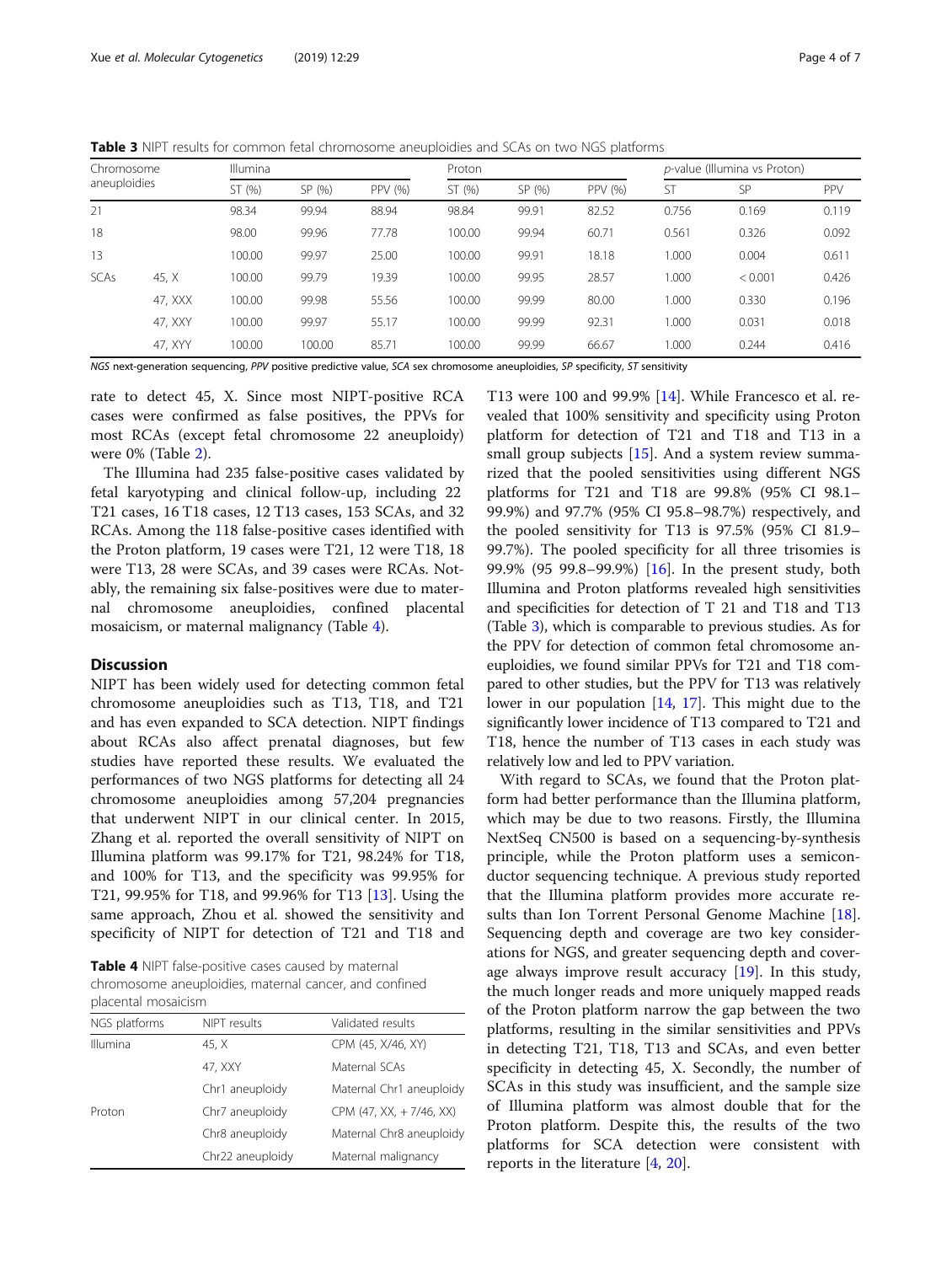NIPT has been approved by the CFDA for detecting T13, T18, and T21, but it is not yet approved for SCA screening. This may be due to the high false-positive rates (65.11% for Illumina and 24.1% for Proton) that result in relatively lower specificity and unnecessary treatment (Table [3\)](#page-3-0). It is important to consider that the prevalence of SCAs is 1:500, which is more common than the major trisomies  $[21]$  $[21]$ . The CFDA may soon consider NIPT for SCA detection based on more clinical data and improvement of NGS methods.

For RCA analysis, chromosome 7 aneuploidy accounted for the largest proportion of NIPT-positive cases on both platforms (Table [2](#page-2-0)). According to the previous studies, T7 is the most frequently detected chromosomal abnormality [[7](#page-5-0), [10\]](#page-6-0), which was consistent with our results. However, only one case was confirmed as a true positive among 57, 204 cases, and the most common reason for early abortion is the existence of a major fetal chromosomal abnormality [[10](#page-6-0)]. The chromosome 22 aneuploidy case was detected on the Proton platform, perhaps due to the long reads and deeper sequencing leading to an unexpected harvest, but neither NGS platform is currently optimized for detecting RCAs. The follow-up period revealed several false-positive SCAs and RCAs cases caused by confined placental mosaicism, maternal chromosome aneuploidies, and maternal cancer (Table [4\)](#page-3-0). This finding is consistent with several recent studies that reported discordant results between fetal karyotyping and NIPT [\[22,](#page-6-0) [23\]](#page-6-0).

Nevertheless, there are several limitations of our study to be considered. First, due to different sequencing principles, the plasma volume, number of uniquely mapped reads and length of reads used in this study on two NGS platforms were also different, to achieve the best performance of each platform. Which might result in some imbalance of the comparison between two NGS platforms. Hence, we could adjust the procedures of two NGS platforms in the further study, using the same initial plasma volume, for example, to make a more accurate comparison between the two NGS platforms. Secondly, the subjects used in this study had median gestational weeks 17 to 18 weeks, the early pregnancy samples in this study only occupies a small portion. Which was due to the cost of NGS based prenatal testing is relative high, it still could not be a primary screening method for prenatal diagnosis in China. In the future, with the developing of sequencing method and the reduction of sequencing costs, we believe that NIPT can be used as a primary screening method for prenatal diagnosis, and it can cover the most subjects in the early pregnancy.

### Conclusion

In conclusion, both the Illumina and Proton platforms have good performance for detecting T13, T18, and T21; these NGS platforms can also be used for detecting SCAs, but the NIPT accuracy rate for detecting RCAs remains insufficient.

#### Materials and methods

## Sample collection and sequencing

This was a retrospective study based on two NGS platforms (Illumina and Proton). NIPT data were collected from Center for Reproduction and Genetics at The Affiliated Suzhou Hospital of Nanjing Medical University. The Illumina platform data were from February 1, 2012 to December 31, 2017, and Proton platform data were collected between March 1, 2015 and December 31, 2017. The study was approved by the Institutional Review Board of The Affiliated Suzhou Hospital of Nanjing Medical University. All subjects provided written informed consent prior to participation.

#### Sequencing and data analysis on the proton platform

Ten milliliters of peripheral blood from each pregnant woman was drawn into a  $K_3EDTA$  Vacuette tube (Becton-Dickinson, San Jose, CA, USA), and cfDNA from 600 μL of maternal plasma, was captured on magnetic beads, purified and concentrated, the final cfDNA was eluted in  $35 \mu$ L elution buffer. And then  $3 \mu$ L cfDNA was used for DNA concentration measurement and the remaining 32 μL cfDNA was used for the library construction following the manufacturer's protocol (Suzhou Basecare Medical Device Co., Ltd., Suzhou, Jiangsu, China), and the sequencing library was loaded onto an Ion P1 chip. A standard 500-cycle of Ion torrent sequencing was run in a single-end sequencing model [[24\]](#page-6-0). All sequencing data were mapped to the human reference genome of hg19 using bowtie2 software and four types of mapped reads (polymerase chain reaction duplicates, short reads < 35 bp, multi-mapped reads, and low-quality reads) were removed by a Perl script. The percentage of reads mapped to each chromosome was calculated using the number of uniquely mapped reads in a selected chromosome, divided by the count of uniquely mapped reads in all chromosomes (autosomal and sex) after normalizing the number of the uniquely mapping reads by LOESS regression to allow GC correction. Finally, approximately three million 125-bp uniquely mapping reads were generated, and chromosome z score values less than − 3.0 or greater than + 3.0 were classified as abnormal [[24\]](#page-6-0).

#### Sequencing and data analysis on the Illumina platform

Peripheral blood (10 ml) from each pregnant woman was drawn into a K<sub>3</sub>EDTA Vacuette tube (Becton-Dickinson) or a cell-free DNA storage tube (Cwbiotech, Taizhou, Jiangsu, China). Total cfDNA was extracted from 1.2 mL of plasma using a nucleic acid extraction kit from Berry Genomics Co., Limited following the product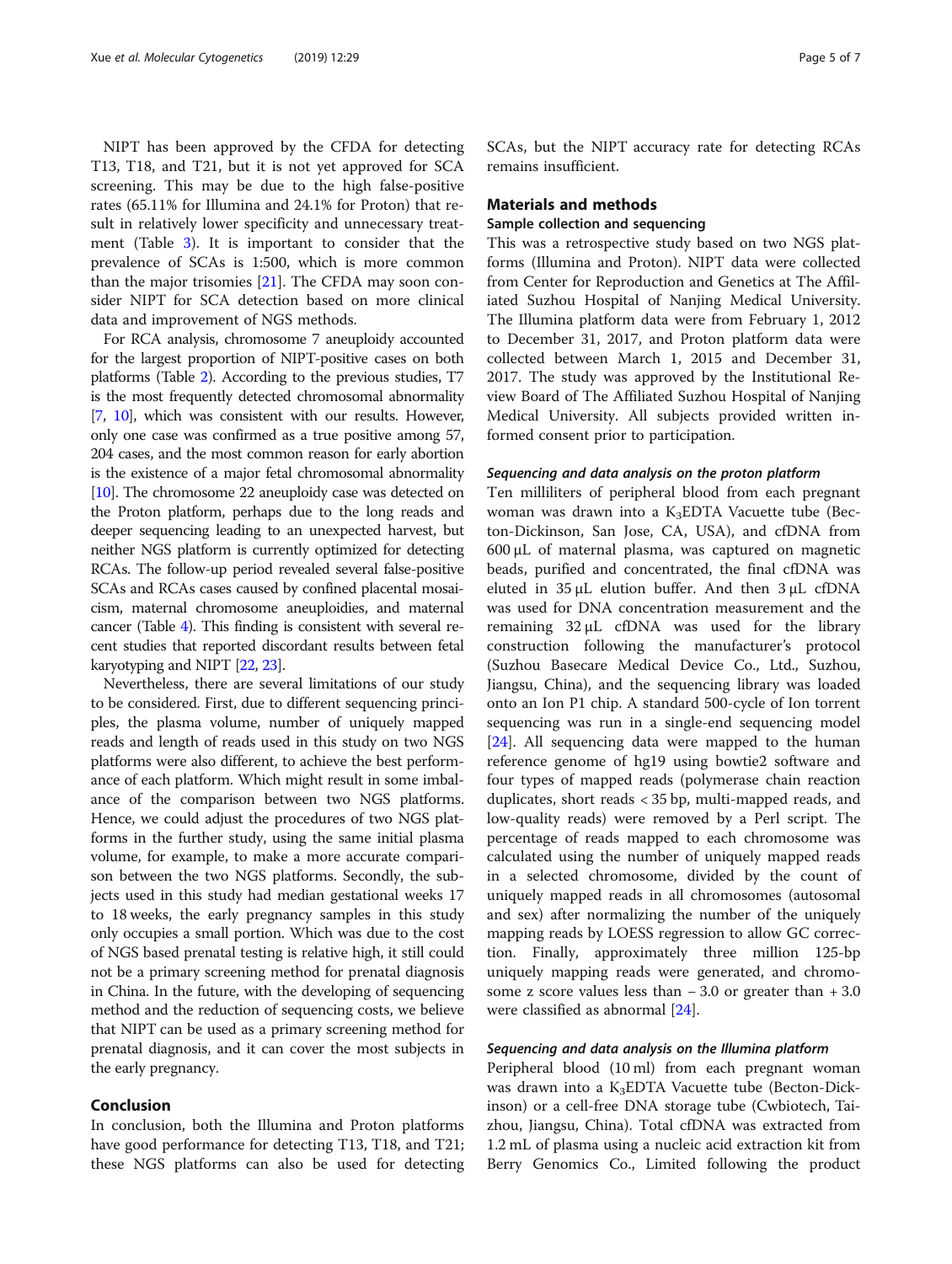<span id="page-5-0"></span>insert protocol. DNA was captured on magnetic beads, purified through washing steps and eluted in a final volume of 42 μL. And then quantity of DNA extracted was assessed using Qubit 3.0 fluorometer (Invitrogen, Life technologies). DNA libraries were constructed using 40.5 μL purified cfDNA following the manufacturer's protocol (Berry Genomics Co., Limited, Beijng, China). Massively parallel sequencing was performed on the Illumina NextSeq CN500 platform [[23\]](#page-6-0). For each sample, approximately three million 36-bp reads were generated, of which approximately two million were uniquely mapped to the hg19 reference genome. The fetal aneuploidy status was determined by Z-scores (normal range,  $-3 < Z < 3$  [[25,](#page-6-0) [26\]](#page-6-0).

#### Chromosome karyotype analysis

Pregnant women with positive NIPT results for chromosome aneuploidies consented to invasive prenatal diagnosis. Amniocentesis was performed under sterile conditions and ultrasound guidance in our center. The amniocytes and peripheral blood cells were cultured at 37 °C. A total of 60 dividing phases were counted using an AI chromosome image analysis system based on the principle of "An International System for Human Cytogenetic Nomenclature, ISCN2013," and 20 G-banded metaphases from each sample were analyzed in triplicate [\[27\]](#page-6-0).

#### Data analysis

For both Proton and Illumina sequencing platforms, a low fetal fraction of < 3% was reported as a result failure, and pregnant women with failure results after the initial blood sampling were followed up using a retest of a second blood sampling. Subjects were excluded if fetal fraction still lower than 3% at second testing.

Data were subjected to statistical analysis with IBM SPSS for Windows Version 22.0, and t-tests were used for comparisons between two samples at a significance level of  $p <$ 0.01. The sensitivity, specificity, and PPV of NIPT for detecting fetal chromosome aneuploidies were calculated.

#### Abbreviations

AA: Advanced age; AM: Amniocentesis; CFDA: Chinese Food & Drug Administration; CPM: Confined placental mosaicism; GA: Gestational age; IVF-ET: In vitro fertilization and embryo transfer; MA: Maternal age; MC: Maternal cancer; MCAs: Maternal chromosome aneuploidies; NGS: Next-generation sequencing: NIP: NIPT positive: NIPT: Non-invasive prenatal testinghas: PPV: Positive predictive value; RCAs: Rare fetal chromosome aneuploidies; SCAs: Sex chromosome aneuploidies; SP: Specificity; ST: Sensitivity; T13: Trisomy 13; T18: Trisomy 13; T21: Trisomy 21; TP: True positive

#### Acknowledgements

Not applicable.

#### Authors' contributions

YX and GZ performed the statistical analyses and drafted the manuscript. HL, QZ, JL, BY and TW participated in data analysis. YX, GZ, JL, BY and TW conceived of the study and participated in the design and coordination of the study. All authors read and approved the final manuscript.

#### Funding

This work was supported by the Suzhou Science and Technology Support Program (SYS201649), Suzhou Key Medical Center (SZZX201505), Jiangsu Maternal and Children Health Care Research Project (F201603), Jiangsu Provincial Medical Innovation Team (CXTDB2017013), Suzhou Clinical Medical Expert Team (SZYJTD201708), and Jiangsu Maternal and Children Health Care Key Discipline (FXK201748, FXK201754).

#### Availability of data and materials

The data used to support the findings of this study are included within the article.

#### Ethics approval and consent to participate

The study was approved by the Institutional Review Board of The Affiliated Suzhou Hospital of Nanjing Medical University. All subjects provided written informed consent prior to participation.

#### Consent for publication

Not applicable.

#### Competing interests

The authors declare that they have no competing interests.

#### Author details

<sup>1</sup>The Affiliated Suzhou Hospital of Nanjing Medical University, Suzhou 215000, Jiangsu Province, China. <sup>2</sup>Suzhou Municipal Hospital, Suzhou 215000 Jiangsu, China. <sup>3</sup>Zhejiang University Kunshan Biotechnology Laboratory, Zhejiang University Kunshan Innovation Institute, Kunshan 215300, Jiangsu, China. <sup>4</sup>Changzhou Maternity and Child Health Care Hospital affiliated to Nanjing Medical University, Changzhou, Jiangsu Province 213003, China.

#### Received: 11 April 2019 Accepted: 6 June 2019 Published online: 20 June 2019

#### References

- 1. Lo YD, Corbetta N, Chamberlain PF, Rai V, Sargent IL, Redman CW, et al. Presence of fetal DNA in maternal plasma and serum. Lancet. 1997; 350(9076):485–7.
- 2. Lau T, Cheung S, Lo P, Pursley A, Chan M, Jiang F, et al. Non-invasive prenatal testing for fetal chromosomal abnormalities by low-coverage whole-genome sequencing of maternal plasma DNA: review of 1982 consecutive cases in a single center. Ultrasound Obstet Gynecol. 2014;43(3):254–64.
- 3. Porreco RP, Garite TJ, Maurel K, Marusiak B, Ehrich M, van den Boom D, et al. Noninvasive prenatal screening for fetal trisomies 21, 18, 13 and the common sex chromosome aneuploidies from maternal blood using massively parallel genomic sequencing of DNA. Am J Obstet Gynecol. 2014; 211(4):365.e1–e12.
- 4. Zhang B, Lu B-Y, Yu B, Zheng F-X, Zhou Q, Chen Y-P, et al. Noninvasive prenatal screening for fetal common sex chromosome aneuploidies from maternal blood. J Int Med Res. 2017;45(2):621–30.
- 5. Yu B, Lu B-Y, Zhang B, Zhang X-Q, Chen Y-P, Zhou Q, et al. Overall evaluation of the clinical value of prenatal screening for fetal-free DNA in maternal blood. Medicine. 2017;96(27):e7114.
- 6. Minarik G, Repiska G, Hyblova M, Nagyova E, Soltys K, Budis J, et al. Utilization of benchtop next generation sequencing platforms ion torrent PGM and MiSeq in noninvasive prenatal testing for chromosome 21 trisomy and testing of impact of in silico and physical size selection on its analytical performance. PLoS One. 2015;10(12):e0144811.
- 7. Pertile MD, Halks-Miller M, Flowers N, Barbacioru C, Kinnings SL, Vavrek D, et al. Rare autosomal trisomies, revealed by maternal plasma DNA sequencing, suggest increased risk of feto-placental disease. Sci Transl Med. 2017;9(405): eaan1240.
- 8. Fergus S, Michael B, Rhiannon S, Katie E, Maria-Elisabeth S, Andrew M. Rare autosomal trisomies; important and not so rare. Prenat Diagn. 2018;38(10): 765-71.
- 9. Junhui W, Ru L, Yongling Z, Xiangyi J, Qiuxia Y, Fatao L, et al. Pregnancy outcome of autosomal aneuploidies other than common trisomies detected by noninvasive prenatal testing in routine clinical practice. Prenatal diagnosis.